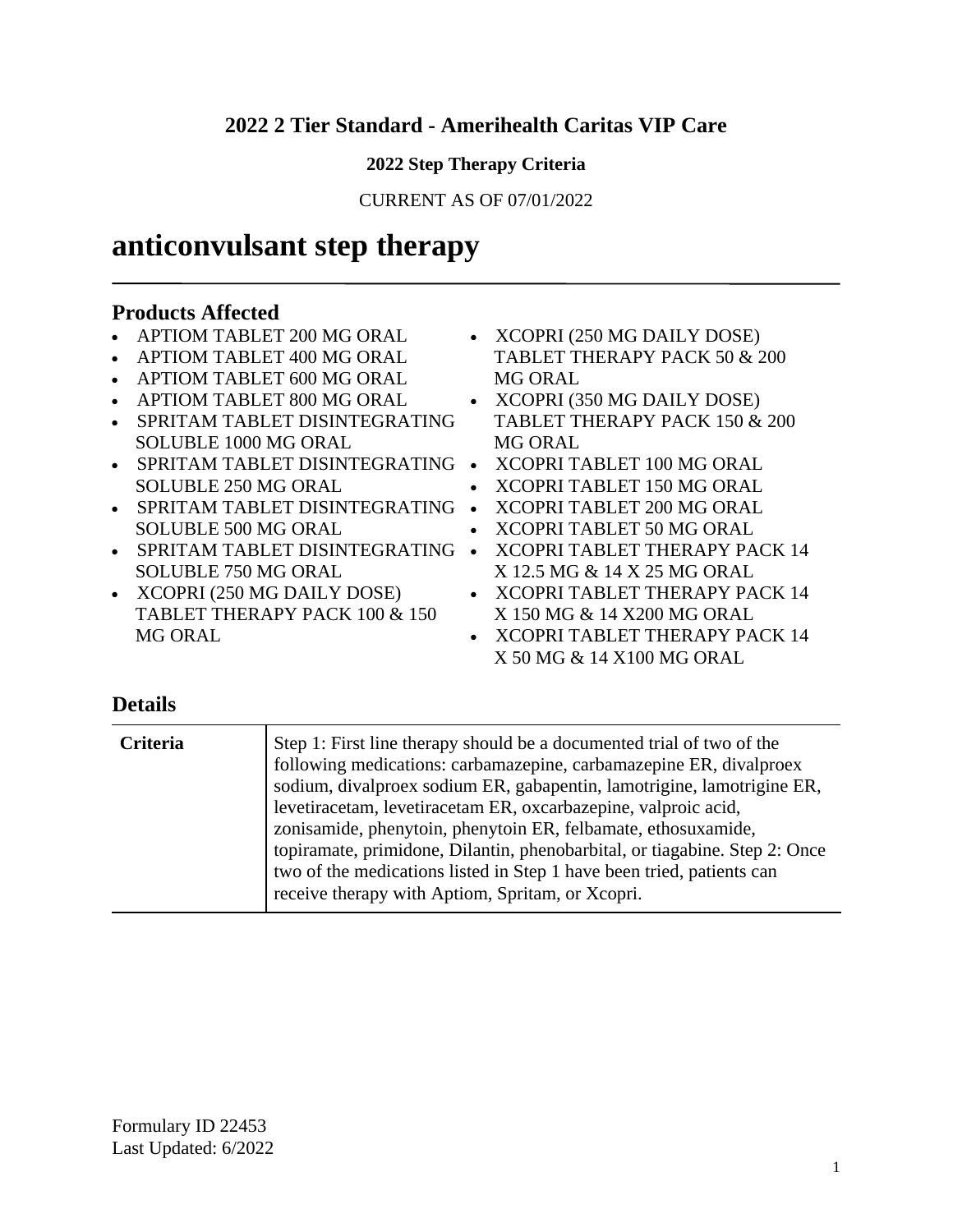# **antidepressant step therapy**

#### **Products Affected**

- FETZIMA CAPSULE EXTENDED RELEASE 24 HOUR 120 MG ORAL
- FETZIMA CAPSULE EXTENDED RELEASE 24 HOUR 20 MG ORAL
- FETZIMA CAPSULE EXTENDED RELEASE 24 HOUR 40 MG ORAL

- FETZIMA CAPSULE EXTENDED RELEASE 24 HOUR 80 MG ORAL
- FETZIMA TITRATION CAPSULE ER 24 HOUR THERAPY PACK 20 & 40 MG ORAL

| <b>Criteria</b> | Step 1: First line therapy should be a documented trial of two of the     |
|-----------------|---------------------------------------------------------------------------|
|                 | following medications: citalopram, duloxetine, escitalopram, fluoxetine,  |
|                 | paroxetine, sertraline, venlafaxine, venlafaxine ER or desvenlafaxine ER. |
|                 | Step 2: Once two of the medications listed in step 1 have been tried,     |
|                 | patient can receive therapy with Fetzima.                                 |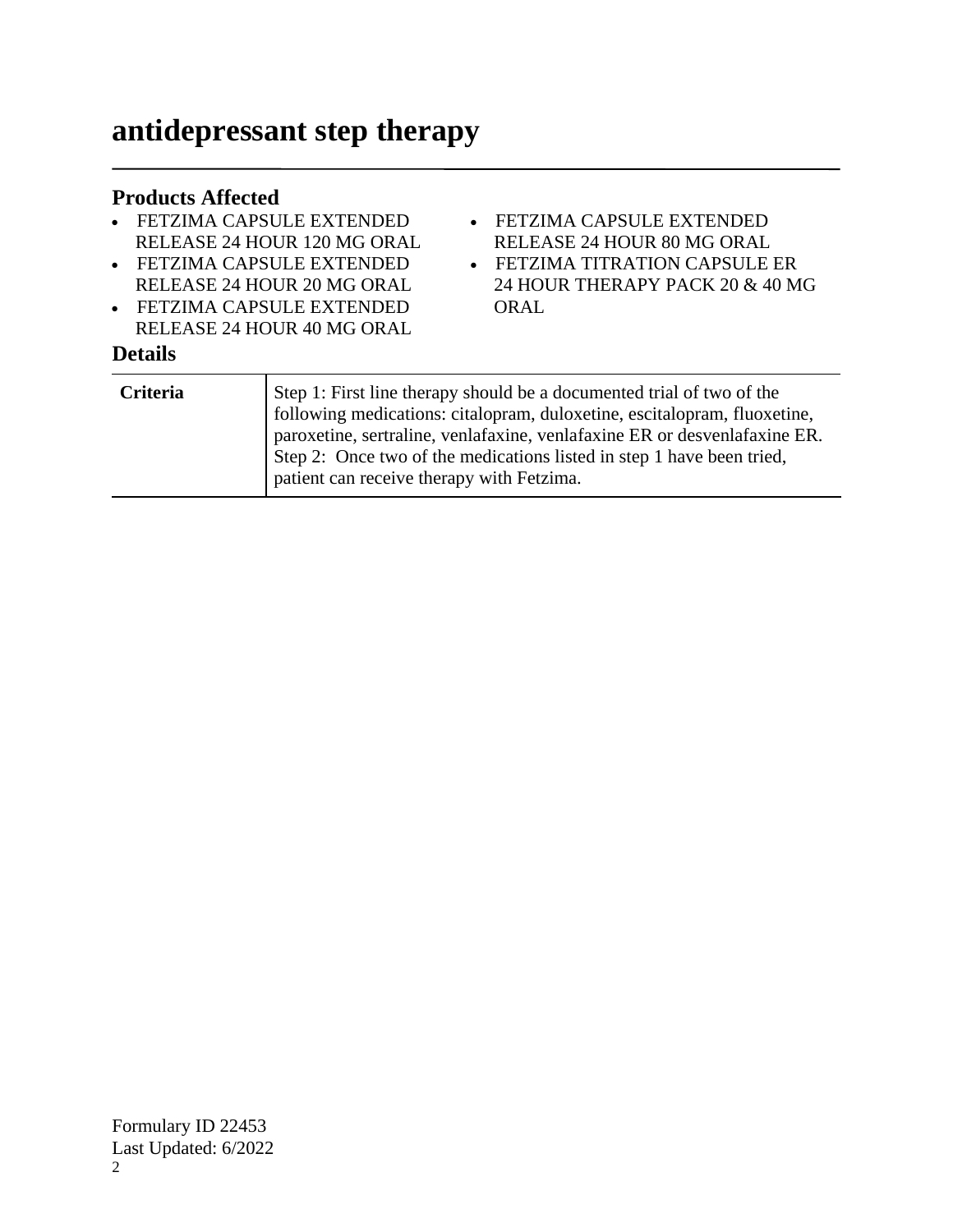# **brinzolamide step therapy**

### **Products Affected**

*brinzolamide suspension 1 % ophthalmic*

| <b>Criteria</b> | Step 1: First line therapy should be a documented trial of formulary<br>dorzolamide or dorzolamide/timolol. Step 2: Once dorzolamide or<br>dorzolamide/timolol has been tried, the patient can receive therapy with<br>brinzolamide. |
|-----------------|--------------------------------------------------------------------------------------------------------------------------------------------------------------------------------------------------------------------------------------|
|                 |                                                                                                                                                                                                                                      |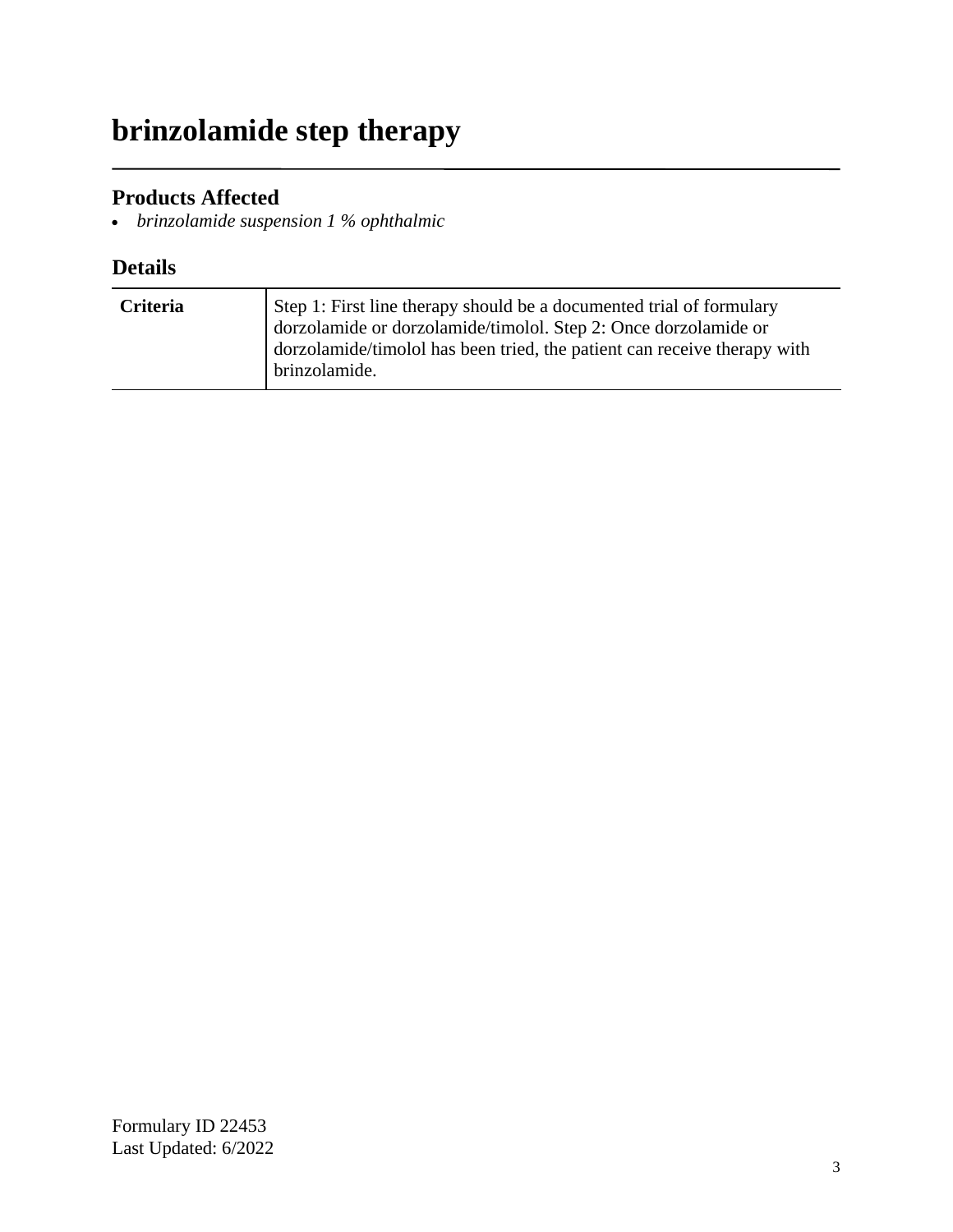# **combivent step therapy**

### **Products Affected**

 COMBIVENT RESPIMAT AEROSOL SOLUTION 20-100 MCG/ACT INHALATION

| <b>Criteria</b> | Step 1: First line therapy should be a documented trial of Anoro Ellipta,                                        |
|-----------------|------------------------------------------------------------------------------------------------------------------|
|                 | Bevespi Aerosphere, or Stiolto Respimat. Step 2: Once Anoro Ellipta,                                             |
|                 | Bevespi Aerosphere, or Stiolto Respimat has been tried, patients can<br>receive therapy with Combivent Respimat. |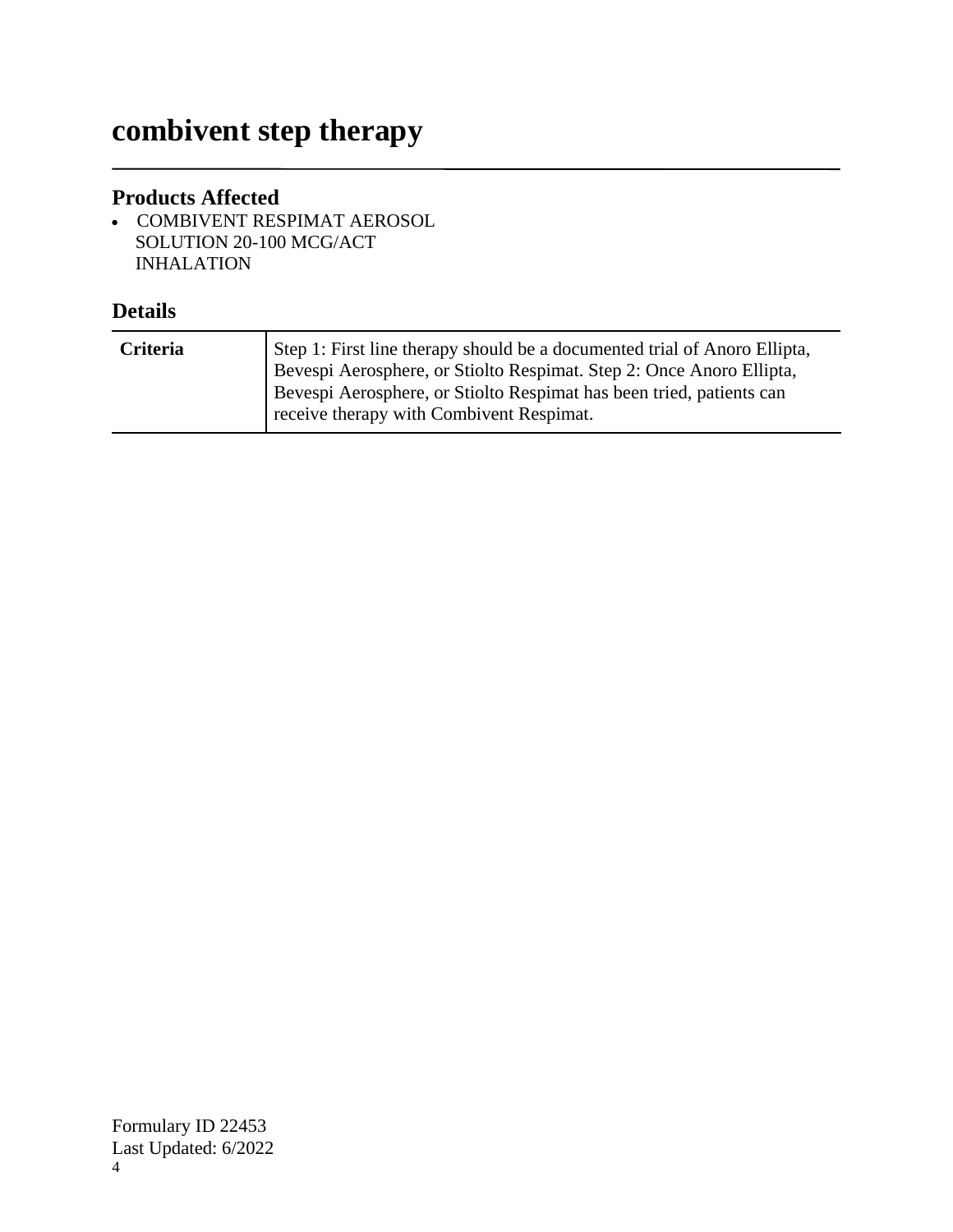#### **Products Affected**

- DRIZALMA SPRINKLE CAPSULE DELAYED RELEASE SPRINKLE 20 MG ORAL
- DRIZALMA SPRINKLE CAPSULE DELAYED RELEASE SPRINKLE 30 MG ORAL
- DRIZALMA SPRINKLE CAPSULE DELAYED RELEASE SPRINKLE 40 MG ORAL
- DRIZALMA SPRINKLE CAPSULE DELAYED RELEASE SPRINKLE 60 MG ORAL

| Criteria | Step 1: First line therapy should be a documented trial of generic<br>duloxetine.Step 2: Once generic duloxetine has been tried, patients can |
|----------|-----------------------------------------------------------------------------------------------------------------------------------------------|
|          | receive therapy with Drizalma.                                                                                                                |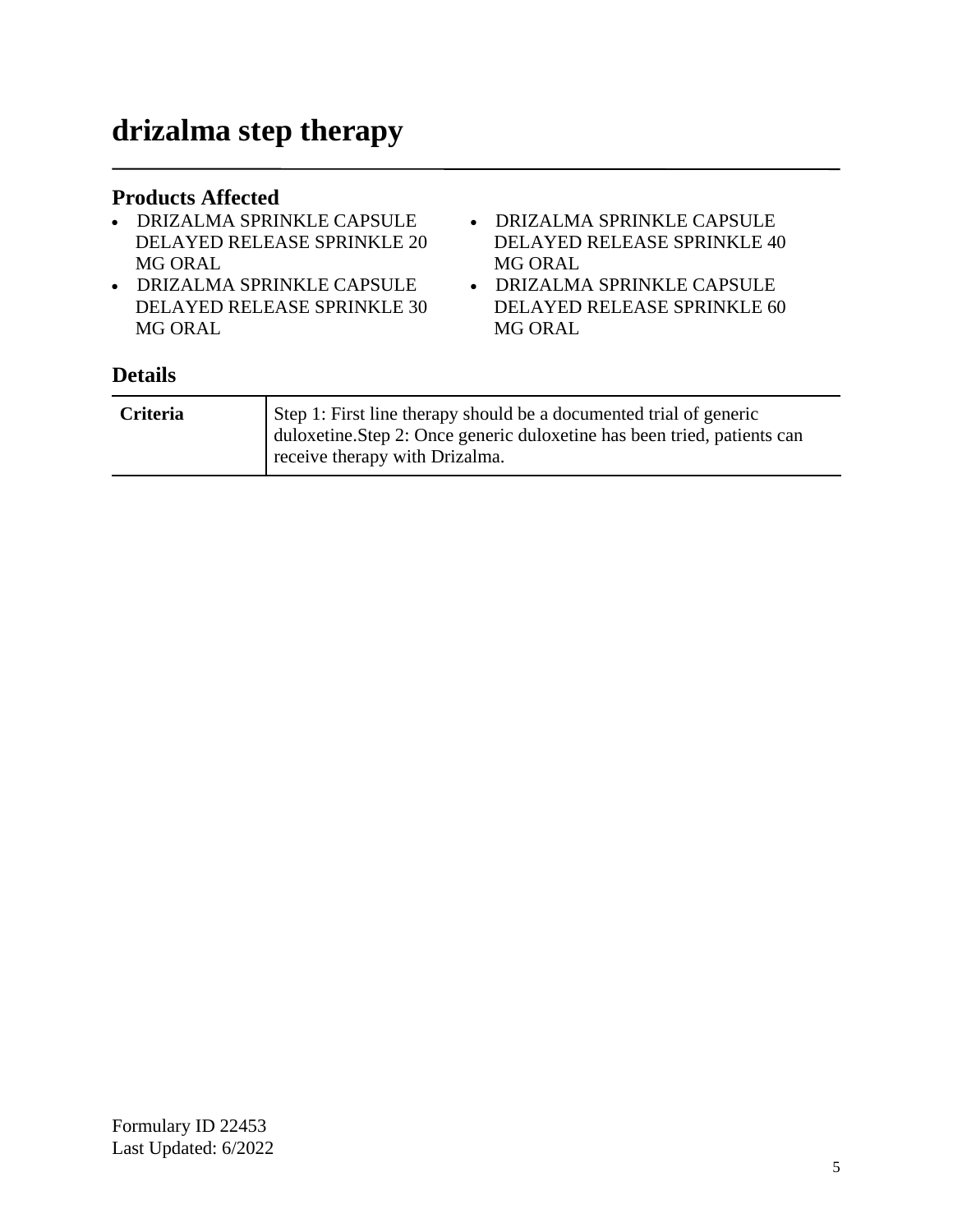# **esomeprazole step therapy**

#### **Products Affected**

- *esomeprazole magnesium capsule delayed release 20 mg oral*
	- *esomeprazole magnesium capsule delayed release 40 mg oral*

| <b>Criteria</b> | Step 1: First line therapy should be a documented trial of two of the<br>following medications: omeprazole, pantoprazole or lansoprazole. Step 2:<br>Once two of these medications have been tried, patients may receive<br>therapy with esomeprazole magnesium. |
|-----------------|------------------------------------------------------------------------------------------------------------------------------------------------------------------------------------------------------------------------------------------------------------------|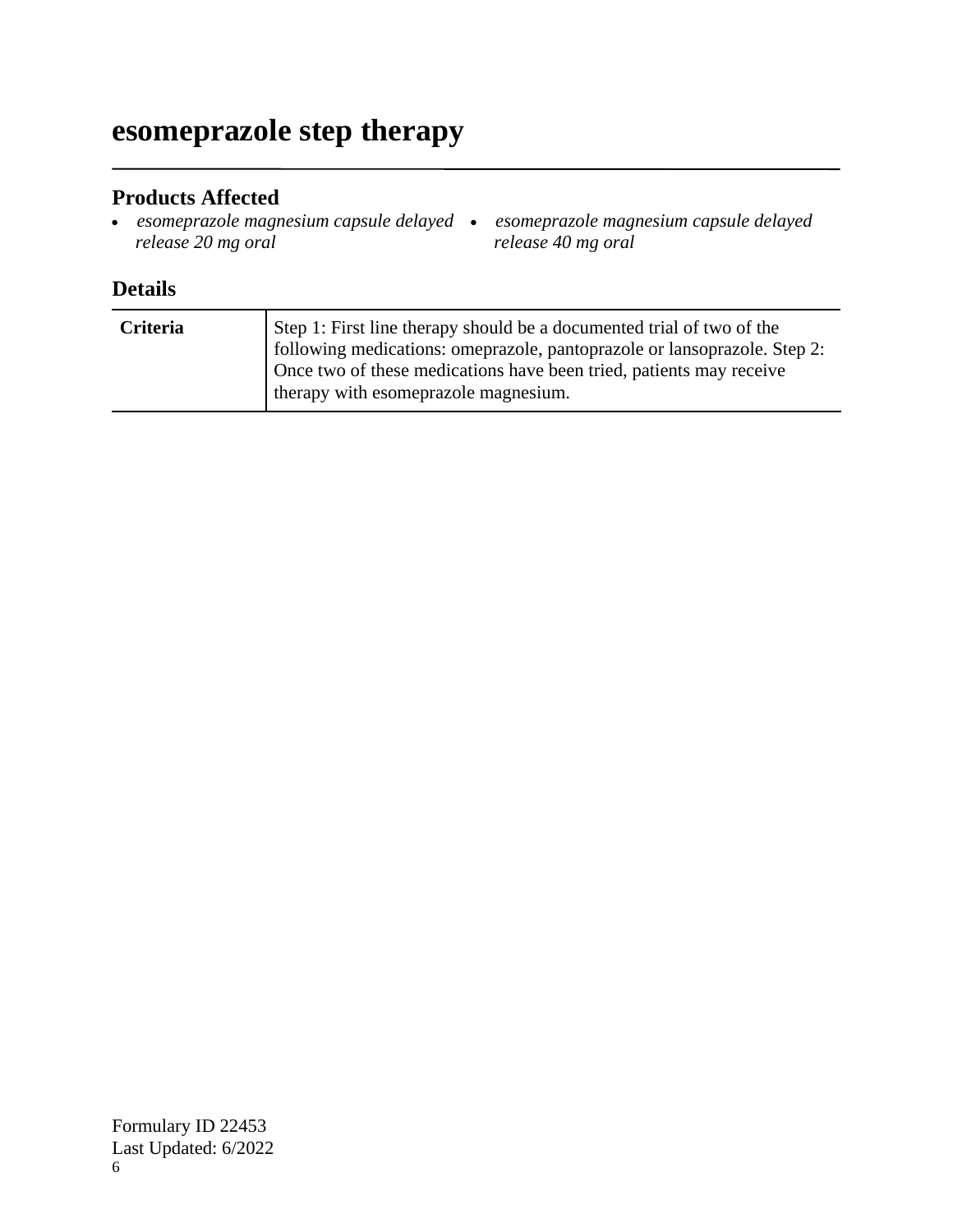# **febuxostat step therapy**

### **Products Affected**

- 
- *febuxostat tablet 40 mg oral febuxostat tablet 80 mg oral*

| Criteria | Step 1: First line therapy should be a documented trial of allopurinol<br>  tablet. Step 2: Once allopurinol tablet has been tried, patients can receive<br>therapy with Febuxostat. |
|----------|--------------------------------------------------------------------------------------------------------------------------------------------------------------------------------------|
|----------|--------------------------------------------------------------------------------------------------------------------------------------------------------------------------------------|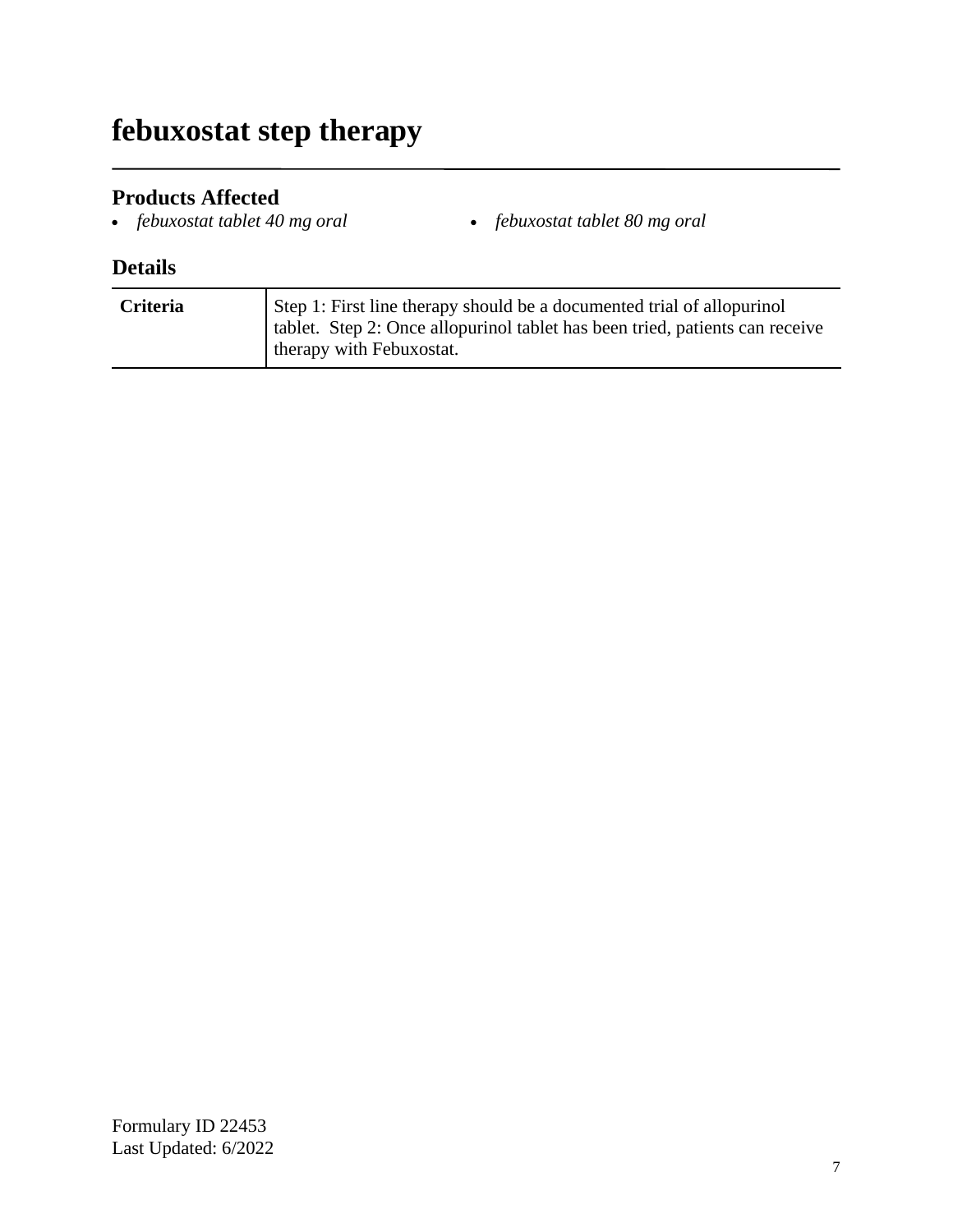# **ongentys step therapy**

### **Products Affected**

• ONGENTYS CAPSULE 25 MG ORAL • ONGENTYS CAPSULE 50 MG ORAL

| <b>Criteria</b> | Step 1: First line therapy should be a documented trial of entacapone or<br>carbidopa-levodopa-entacapone. Step 2: Once entacapone or carbidopa-<br>levodopa-entacapone has been tried, patients can receive therapy with<br>Ongentys. |
|-----------------|----------------------------------------------------------------------------------------------------------------------------------------------------------------------------------------------------------------------------------------|
|                 |                                                                                                                                                                                                                                        |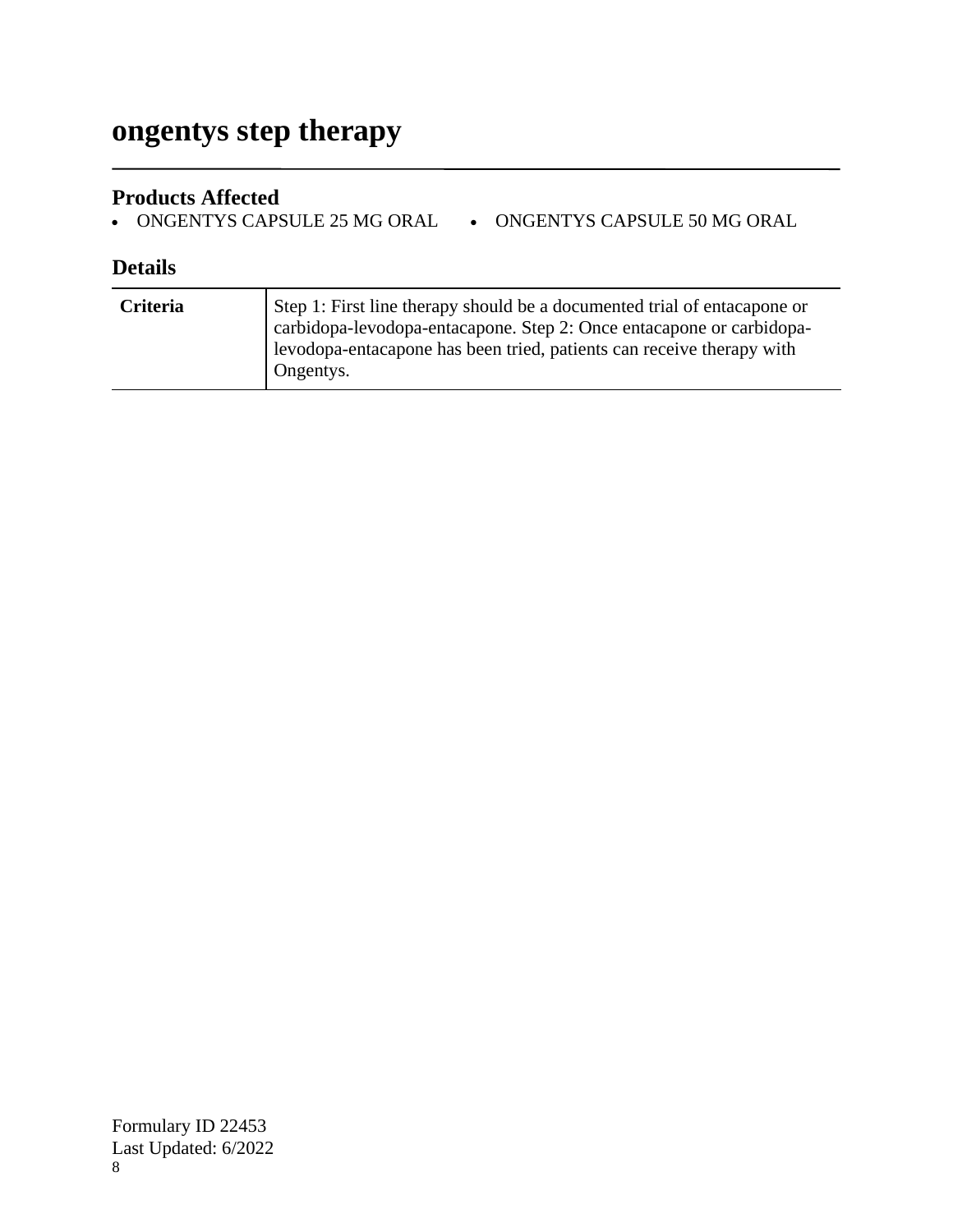# **rhopressa step therapy**

### **Products Affected**

 RHOPRESSA SOLUTION 0.02 % OPHTHALMIC

| <b>Criteria</b> | Step 1: First line therapy should be a documented trial of latanoprost or<br>travoprost. Step 2: Once latanoprost or travoprost has been tried, patients<br>can receive therapy with Rhopressa. |
|-----------------|-------------------------------------------------------------------------------------------------------------------------------------------------------------------------------------------------|
|-----------------|-------------------------------------------------------------------------------------------------------------------------------------------------------------------------------------------------|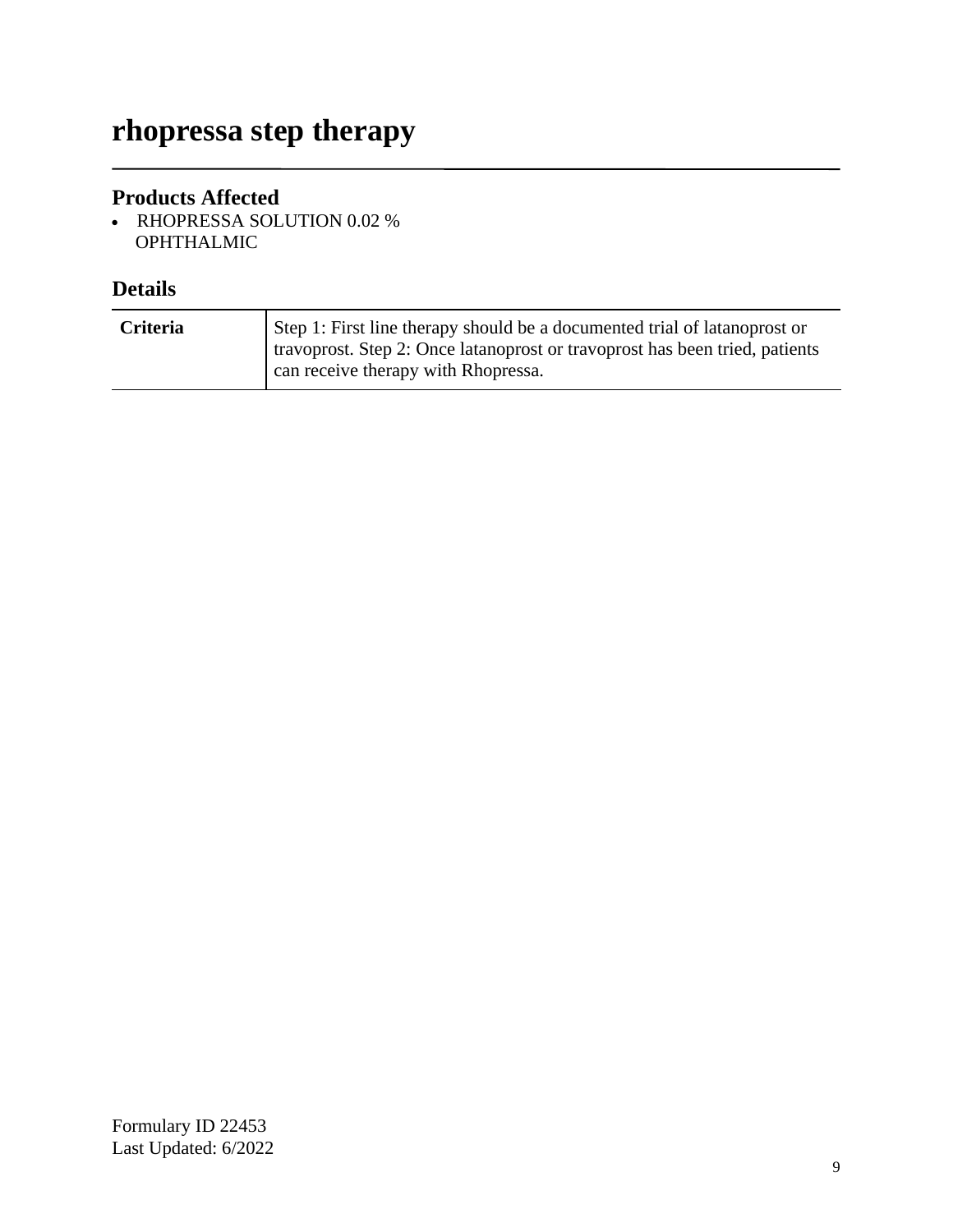# **rivastigmine patch step therapy**

### **Products Affected**

- *rivastigmine patch 24 hour 13.3 mg/24hr transdermal*
- *rivastigmine patch 24 hour 4.6 mg/24hr transdermal*

#### **Details**

| Criteria | Step 1: First line therapy should be a documented trial of rivastigmine<br>capsule. Step 2: Once rivastigmine capsule has been tried, patients can |
|----------|----------------------------------------------------------------------------------------------------------------------------------------------------|
|          | receive therapy with rivastigmine patches.                                                                                                         |

*rivastigmine patch 24 hour 9.5 mg/24hr* 

*transdermal*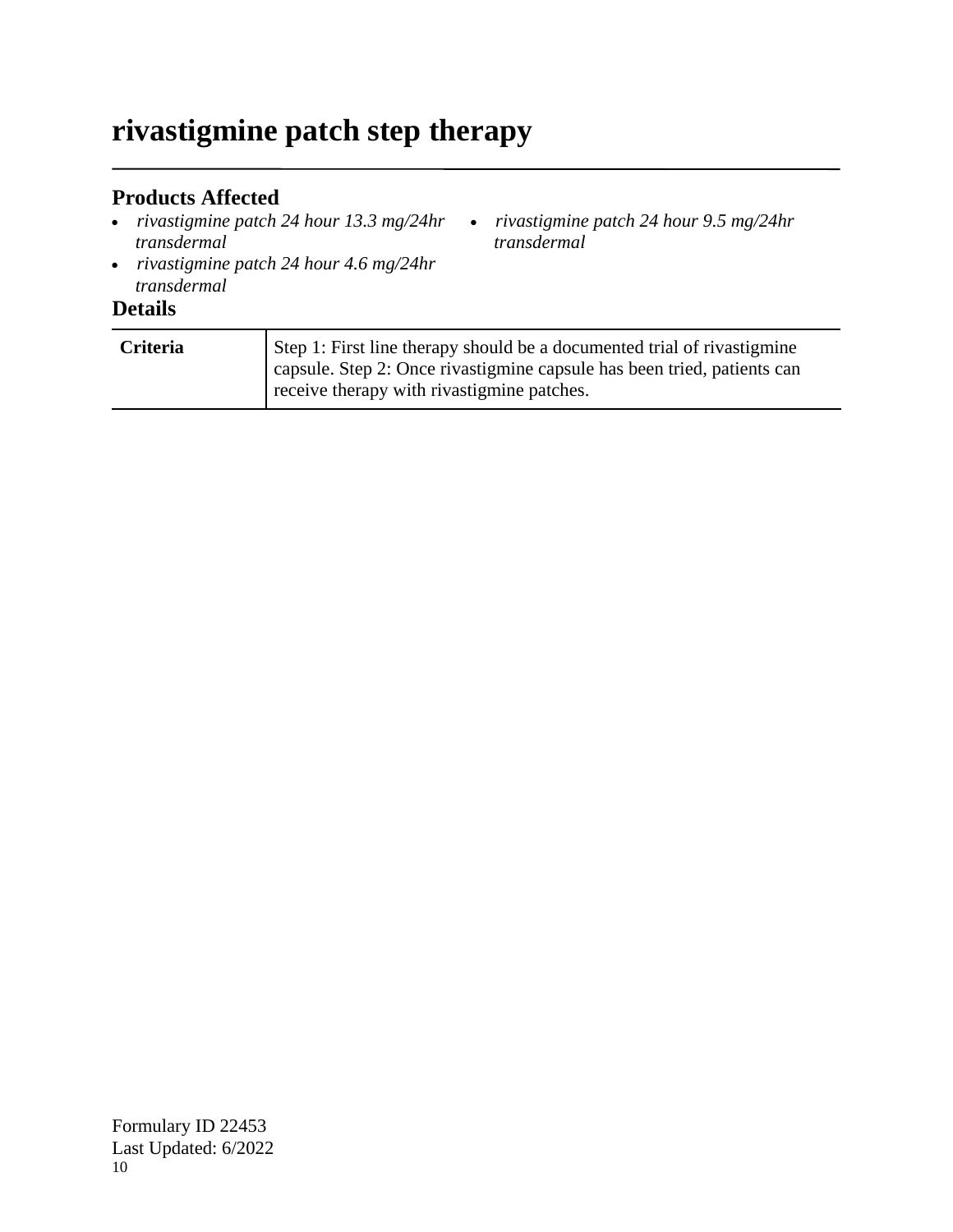# **topical immunomodulators step therapy**

### **Products Affected**

- *pimecrolimus cream 1 % external*
- *tacrolimus ointment 0.03 % external*

### **Details**

| Criteria | Step 1: First line therapy should be a documented trial of two topical<br>corticosteroids. Step 2: Once two topical corticosteroids have been tried,<br>patients can receive therapy with generic pimecrolimus or generic topical<br>tacrolimus. |
|----------|--------------------------------------------------------------------------------------------------------------------------------------------------------------------------------------------------------------------------------------------------|
|----------|--------------------------------------------------------------------------------------------------------------------------------------------------------------------------------------------------------------------------------------------------|

*tacrolimus ointment 0.1 % external*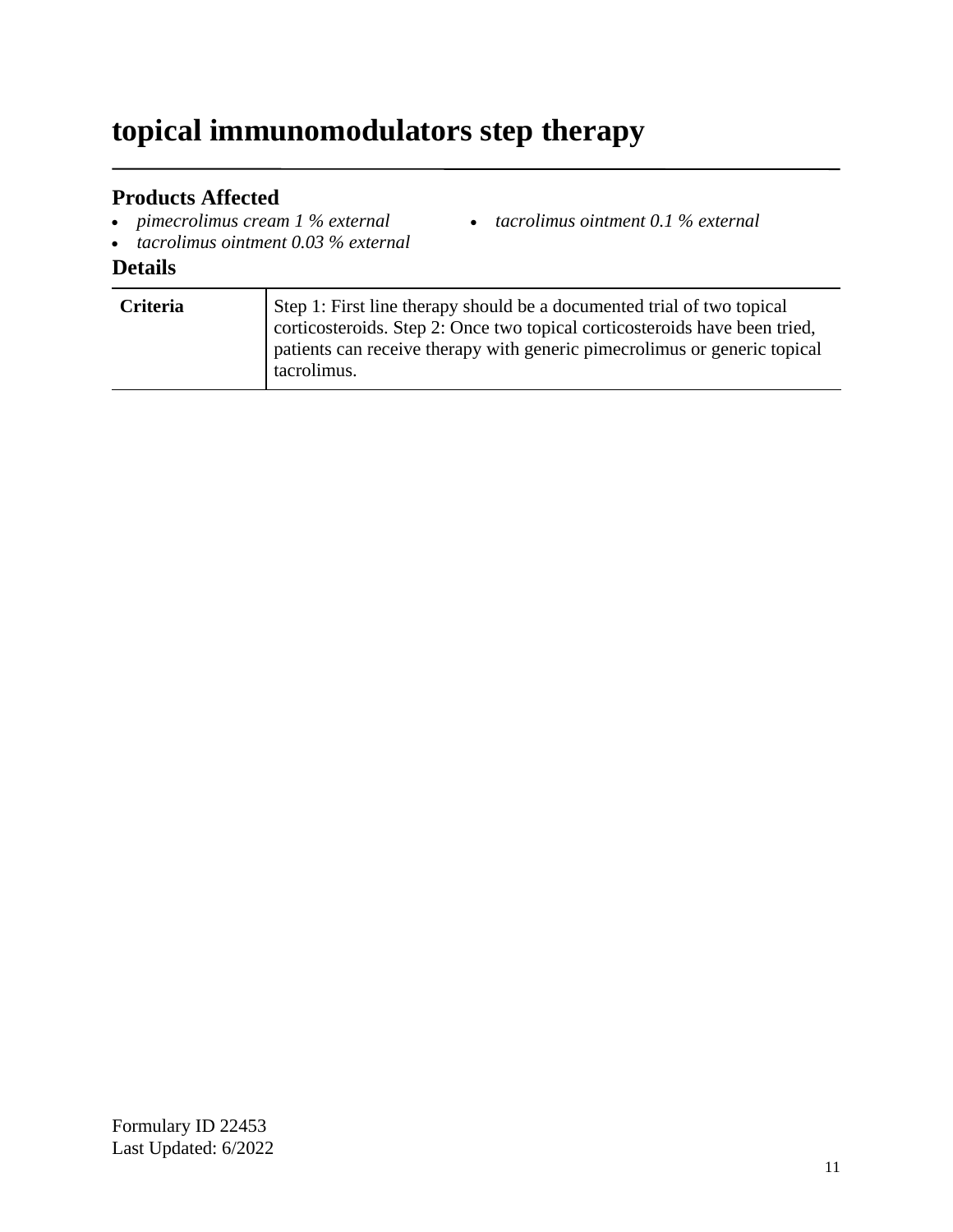# **urinary incontinence agents step therapy**

### **Products Affected**

- *darifenacin hydrobromide er tablet extended release 24 hour 15 mg oral*
- *darifenacin hydrobromide er tablet extended release 24 hour 7.5 mg oral*
- *tolterodine tartrate er capsule extended release 24 hour 2 mg oral*

# **Details**

| Step 1: First line therapy should be a documented trial of oxybutynin,<br>oxybutynin ER, trospium, tolterodine, or solifenacin. Step 2: Second line |  |
|-----------------------------------------------------------------------------------------------------------------------------------------------------|--|
| therapy should be tolterodine ER or trospium ER or darifenacin ER.                                                                                  |  |

*tolterodine tartrate er capsule extended* 

*trospium chloride er capsule extended* 

*release 24 hour 4 mg oral*

*release 24 hour 60 mg oral*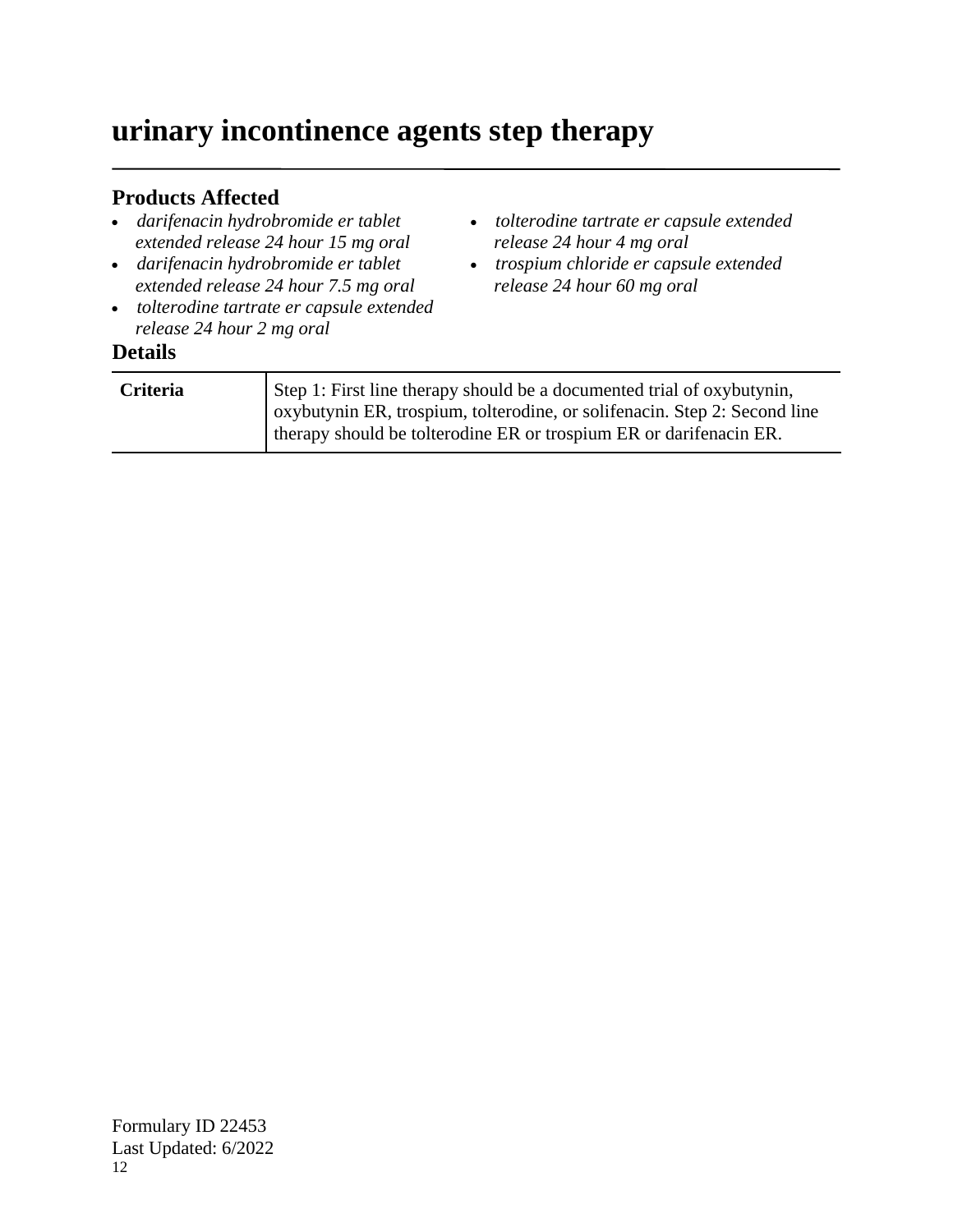# **zafirlukast step therapy**

- **Products Affected**<br>• zafirlukast tablet 10 mg oral
- *zafirlukast tablet 10 mg oral zafirlukast tablet 20 mg oral*

| <b>Criteria</b> | Step 1: First line therapy should be a documented trial of montelukast.<br>Step 2: Once montelukast has been tried, patients may receive therapy<br>with zafirlukast. |
|-----------------|-----------------------------------------------------------------------------------------------------------------------------------------------------------------------|
|-----------------|-----------------------------------------------------------------------------------------------------------------------------------------------------------------------|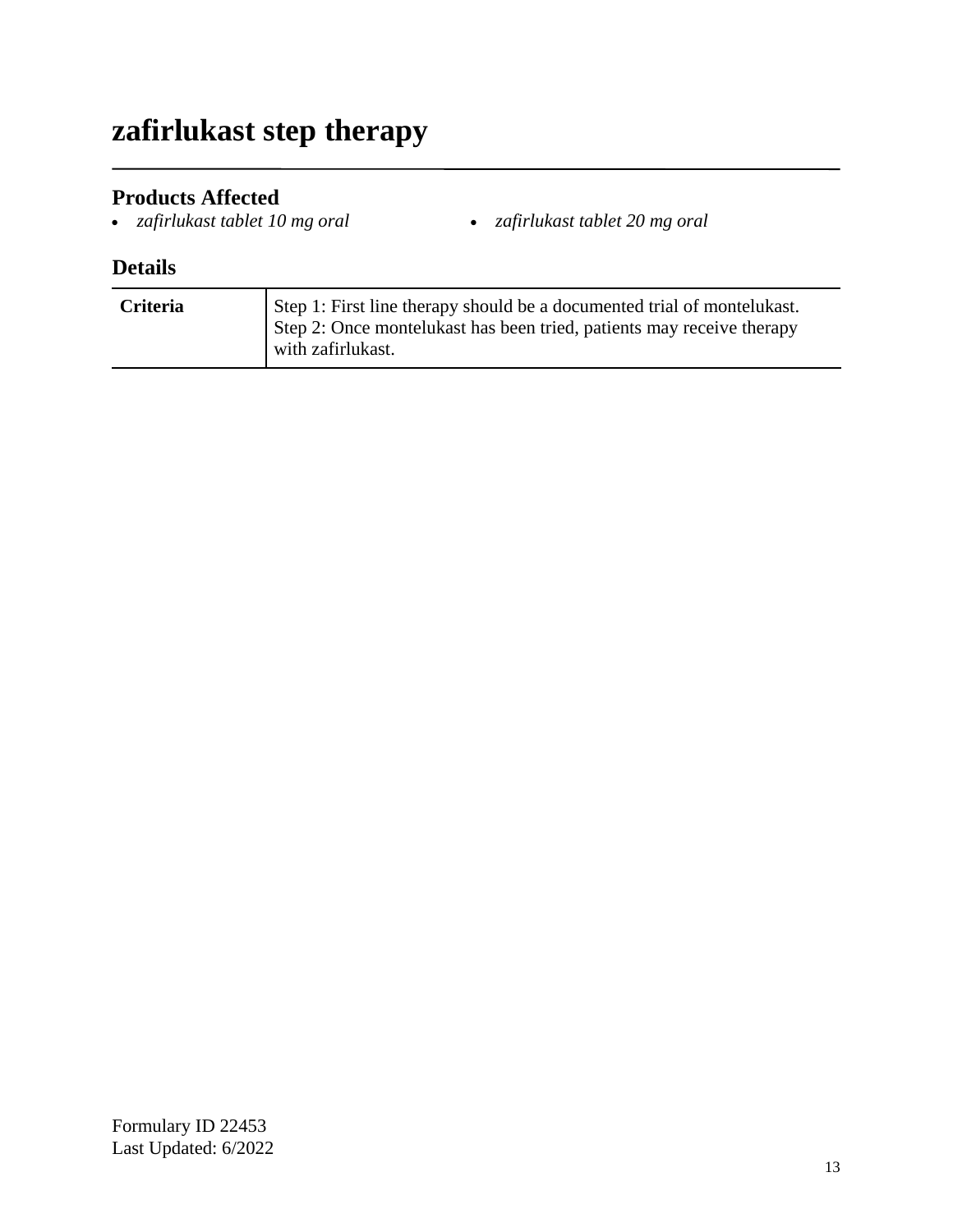**Index**

#### **A**

| APTIOM TABLET 200 MG ORAL 1                 |
|---------------------------------------------|
| APTIOM TABLET 400 MG ORAL 1                 |
| APTIOM TABLET 600 MG ORAL 1                 |
| APTIOM TABLET 800 MG ORAL 1                 |
| B                                           |
| brinzolamide suspension 1 % ophthalmic 3    |
| $\mathbf C$                                 |
| <b>COMBIVENT RESPIMAT AEROSOL</b>           |
| SOLUTION 20-100 MCG/ACT                     |
|                                             |
| D                                           |
| darifenacin hydrobromide er tablet extended |
| release 24 hour 15 mg oral 12               |
| darifenacin hydrobromide er tablet extended |
|                                             |
| DRIZALMA SPRINKLE CAPSULE                   |
| DELAYED RELEASE SPRINKLE 20                 |
| 5                                           |
| DRIZALMA SPRINKLE CAPSULE                   |
| DELAYED RELEASE SPRINKLE 30                 |
| 5                                           |
| <b>DRIZALMA SPRINKLE CAPSULE</b>            |
| DELAYED RELEASE SPRINKLE 40                 |
| $\cdots$<br>5                               |
| DRIZALMA SPRINKLE CAPSULE                   |
| DELAYED RELEASE SPRINKLE 60                 |
|                                             |
| E                                           |
| esomeprazole magnesium capsule delayed      |
|                                             |
| esomeprazole magnesium capsule delayed      |
|                                             |
| F                                           |
|                                             |
|                                             |
| FETZIMA CAPSULE EXTENDED                    |
| RELEASE 24 HOUR 120 MG ORAL  2              |
| <b>FETZIMA CAPSULE EXTENDED</b>             |
| RELEASE 24 HOUR 20 MG ORAL  2               |
| FETZIMA CAPSULE EXTENDED                    |
| RELEASE 24 HOUR 40 MG ORAL  2               |
| FETZIMA CAPSULE EXTENDED                    |
| RELEASE 24 HOUR 80 MG ORAL  2               |
|                                             |

| <b>FETZIMA TITRATION CAPSULE ER 24</b>   |
|------------------------------------------|
| HOUR THERAPY PACK 20 & 40 MG             |
|                                          |
| O                                        |
| <b>ONGENTYS CAPSULE 25 MG ORAL 8</b>     |
|                                          |
| <b>ONGENTYS CAPSULE 50 MG ORAL 8</b>     |
| P                                        |
| pimecrolimus cream 1 % external 11       |
| $\mathbf R$                              |
| RHOPRESSA SOLUTION 0.02 %                |
| OPHTHALMIC<br>9                          |
| rivastigmine patch 24 hour 13.3 mg/24hr  |
|                                          |
|                                          |
| rivastigmine patch 24 hour 4.6 mg/24hr   |
|                                          |
| rivastigmine patch 24 hour 9.5 mg/24hr   |
|                                          |
| S                                        |
| SPRITAM TABLET DISINTEGRATING            |
| SOLUBLE 1000 MG ORAL  1                  |
| SPRITAM TABLET DISINTEGRATING            |
| SOLUBLE 250 MG ORAL  1                   |
|                                          |
| SPRITAM TABLET DISINTEGRATING            |
| SOLUBLE 500 MG ORAL  1                   |
| SPRITAM TABLET DISINTEGRATING            |
| SOLUBLE 750 MG ORAL  1                   |
| T                                        |
| tacrolimus ointment 0.03 % external  11  |
| tacrolimus ointment 0.1 % external  11   |
| tolterodine tartrate er capsule extended |
|                                          |
|                                          |
| tolterodine tartrate er capsule extended |
|                                          |
| trospium chloride er capsule extended    |
| release 24 hour 60 mg oral 12            |
| $\mathbf X$                              |
| XCOPRI (250 MG DAILY DOSE)               |
| TABLET THERAPY PACK 100 & 150            |
|                                          |
|                                          |
| XCOPRI (250 MG DAILY DOSE)               |
| TABLET THERAPY PACK 50 & 200             |
| 1                                        |
| XCOPRI (350 MG DAILY DOSE)               |
| TABLET THERAPY PACK 150 & 200            |
|                                          |